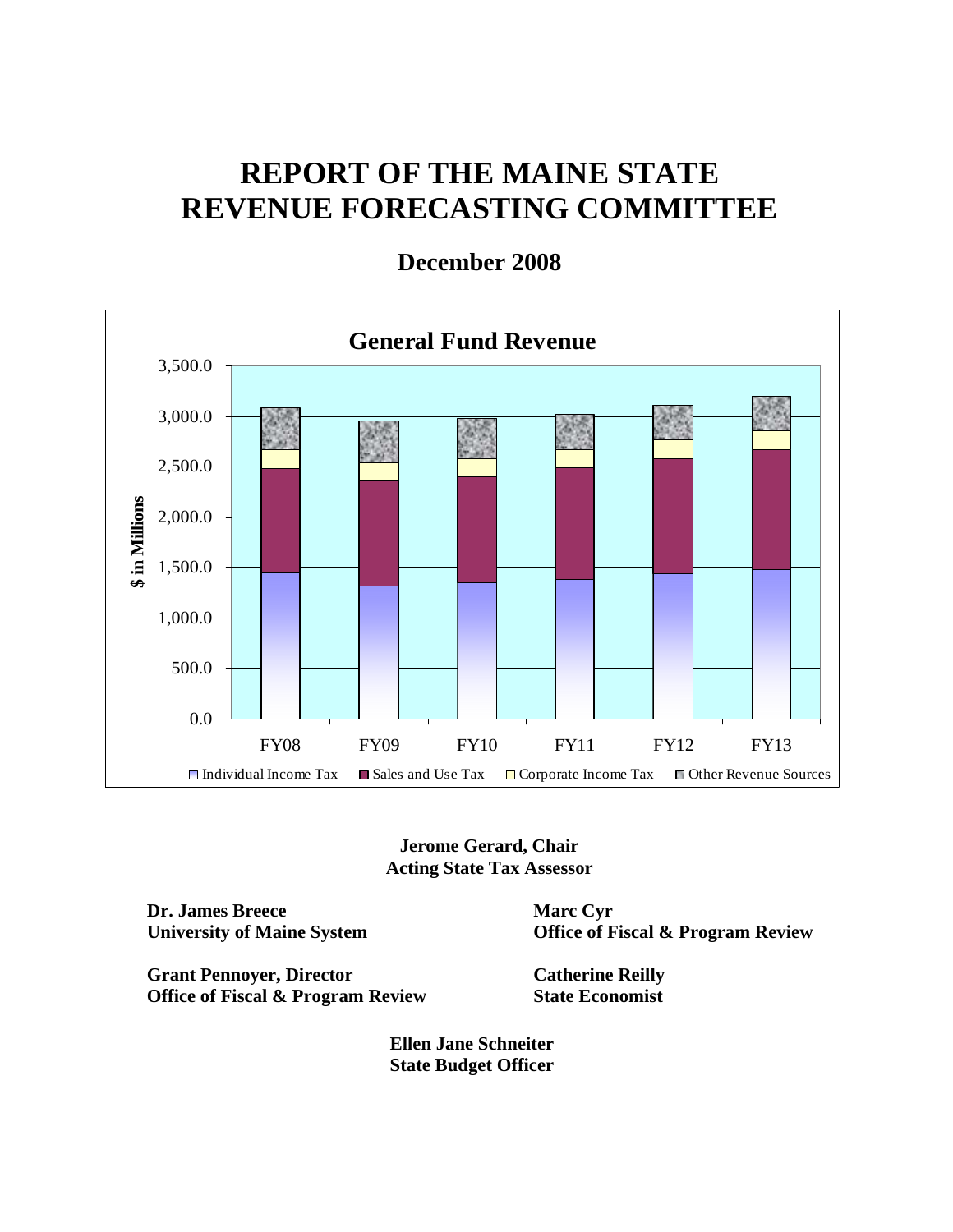# **Report of the Maine State Revenue Forecasting Committee December 2008 Forecast**

# **TABLE OF CONTENTS**

| I.  | <b>INTRODUCTION AND BACKGROUND TO REVENUE FORECAST 1</b> |  |  |  |  |  |
|-----|----------------------------------------------------------|--|--|--|--|--|
|     | A.                                                       |  |  |  |  |  |
|     | <b>B.</b>                                                |  |  |  |  |  |
|     | $C_{\bullet}$                                            |  |  |  |  |  |
|     | D.                                                       |  |  |  |  |  |
|     | Е.                                                       |  |  |  |  |  |
| II. | A.                                                       |  |  |  |  |  |
|     | <b>B.</b>                                                |  |  |  |  |  |
|     | $\mathbf{C}$ .                                           |  |  |  |  |  |
|     | D.                                                       |  |  |  |  |  |
|     | <b>APPENDICES</b>                                        |  |  |  |  |  |
|     |                                                          |  |  |  |  |  |

| A.             | <b>General Fund</b>                                      |
|----------------|----------------------------------------------------------|
| <b>B.</b>      | <b>Highway Fund</b>                                      |
| $\mathbf{C}$ . | <b>Fund for a Healthy Maine</b>                          |
| D.             | <b>Medicaid/MaineCare Dedicated Revenue Taxes</b>        |
| Е.             | <b>Consensus Economic Forecasting Commission Report</b>  |
| F.             | <b>Historical Background and Methodology</b>             |
| G.             | MRS Materials Presented at February 25, 2008 RFC Meeting |
| H.             | <b>Maine Revenue Services – Capital Gains Report</b>     |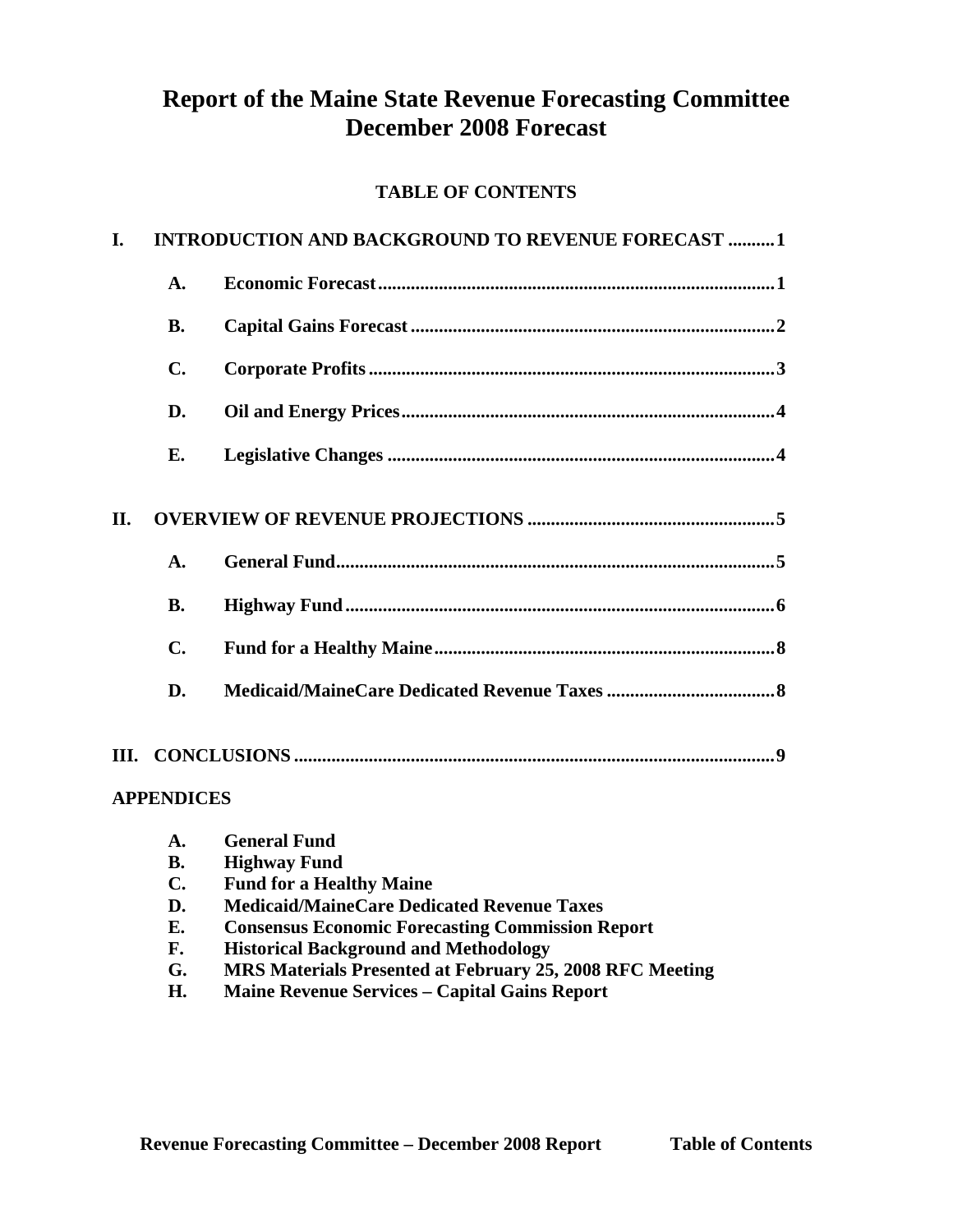#### **I. INTRODUCTION AND BACKGROUND TO REVENUE FORECAST**

This report represents the conclusion to the fall forecast for the December 1st statutory reporting deadline of the Revenue Forecasting Committee (RFC). A description of the revenue forecasting process is provided in Appendix F. This report and appendices provide a description of all the key elements of the General Fund and Highway Fund revenue forecasts. In addition to the statutorily required updates of General Fund and Highway Fund, the RFC also includes forecasts of revenue accruing to the Fund for a Healthy Maine and the dedicated revenue from the Medicaid/MaineCare provider taxes. This forecast updates the current revenue forecasts through the fiscal year ending June 30, 2011 and adds new revenue projections for the fiscal years ending June 30, 2012 and June 30, 2013. This forecast also reflects all legislative changes through the 1<sup>st</sup> Special Session of the 123<sup>rd</sup> Legislature and the effect of the November referendum vote on the People's Veto of the tax changes to fund the Dirigo Health initiative. This forecast is also driven by the recent revisions to the underlying economic forecast of the Consensus Economic Forecasting Commission (CEFC), which the CEFC concluded for its November  $1<sup>st</sup>$  reporting deadline. The RFC met on November  $21<sup>st</sup>$  to deliberate and discuss the recommendations of Maine Revenue Services and the results of the RFC subcommittee that reviewed the other revenue categories not covered by Maine Revenue Services.

### **A. Economic Forecast Update**

The December 2008 revenue update began with the fall economic forecast in October. The Consensus Economic Forecasting Commission (CEFC) met on October 16<sup>th</sup> to review and update its February 2008 forecast. After that meeting, the CEFC felt the need to meet again by a conference call to further lower projections of job growth and personal income, a testament to the uncertainty and volatility of the current economic situation/crisis. Table I-A below summarizes the incremental change of the CEFC forecast. The full report of the CEFC is included in Appendix E.

# **TABLE I-A**

# **Consensus Economic Forecasting Commission**

|  |  | <b>Comparison of February 2008 and November 2008 Economic Forecasts</b> |
|--|--|-------------------------------------------------------------------------|
|--|--|-------------------------------------------------------------------------|

| <b>Calendar Years</b>                                 | 2008   | 2009          | <b>2010</b> | 2011   | 2012 | 2013 |  |  |  |
|-------------------------------------------------------|--------|---------------|-------------|--------|------|------|--|--|--|
| • Wage & Salary Employment (Annual Percentage Change) |        |               |             |        |      |      |  |  |  |
| $>$ Consensus 2/2008                                  | 0.0    | 0.6           | 0.7         | 0.6    |      |      |  |  |  |
| $>$ Consensus 11/2008                                 | $-0.2$ | $-0.7$        | 0.4         | 1.0    | 0.8  | 0.7  |  |  |  |
| <b>Difference</b>                                     | $-0.2$ | $-1.3$        | $-0.3$      | 0.4    |      |      |  |  |  |
| • Personal Income (Annual Percentage Change)          |        |               |             |        |      |      |  |  |  |
| $>$ Consensus 2/2008                                  | 3.5    | 4.1           | 4.2         | 4.1    |      |      |  |  |  |
| $>$ Consensus 11/2008                                 | 3.7    | $2.6^{\circ}$ | <b>3.9</b>  | 4.0    | 4.3  | 4.3  |  |  |  |
| <b>Difference</b>                                     | 0.2    | $-1.5$        | $-0.3$      | $-0.1$ |      |      |  |  |  |
| • Consumer Price Index (Annual Percentage Change)     |        |               |             |        |      |      |  |  |  |
| $>$ Consensus 2/2008                                  | 2.3    | 2.1           | 2.1         | 2.2    |      |      |  |  |  |
| $>$ Consensus 11/2008                                 | 4.4    | 2.5           | 2.5         | 2.2    | 2.2  | 2.2  |  |  |  |
| <b>Difference</b>                                     | 2.1    | 0.4           | 0.4         | 0.0    |      |      |  |  |  |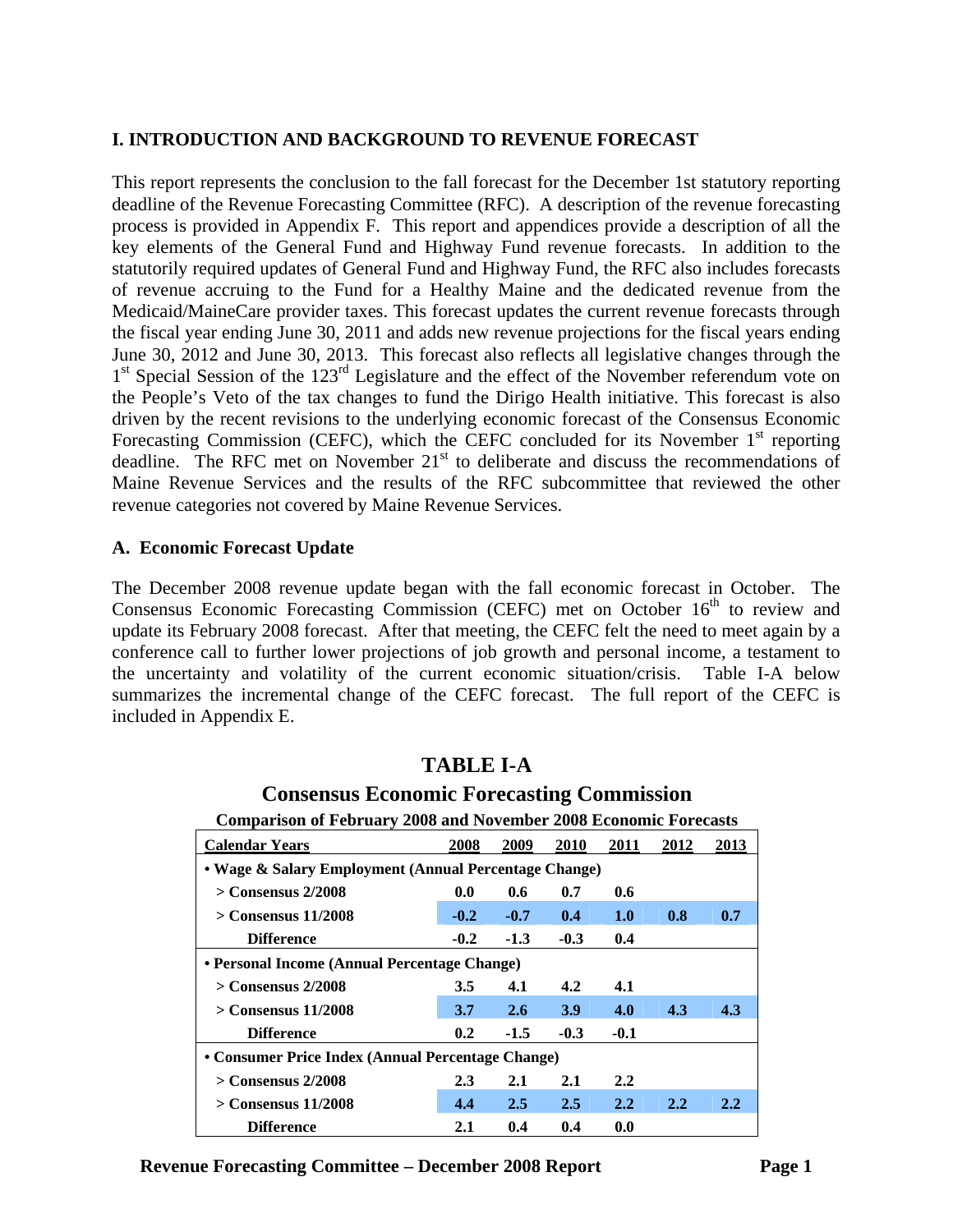The latest CEFC forecast projects a slowdown in national and state economic activity in 2008 and 2009, with a slow recovery starting in 2010. The adjustments the CEFC made to its February economic forecast primarily reflect changes in macroeconomic conditions – the continued weakness in the US housing market, volatility in energy prices, significantly reduced consumer and business spending and confidence, and the on-going stresses in the financial system – as well as expected changes in employment due to the closure of the Brunswick Naval Air Station starting in mid-2009. In considering these changes, the CEFC referred to economic forecasts from Global Insight, Moody's Economy.com, and the New England Economic Partnership (NEEP), all of which projected lower growth than previously forecast.

The CEFC is projecting challenging, but not catastrophic times ahead for Maine. Employment and income are now forecast to be lower than projected in February, but still better than headlines would lead one to believe. Maine will experience a tough fourth quarter, resulting in negative job growth for the year of -0.2%. 2009 will also see job losses (-0.7%), exacerbated by the closing of NAS Brunswick, and slow income growth. A slow economic recovery will start in 2010, with a return in 2011–2013 to historical trends in employment and income growth.

#### **B. Capital Gains Forecast**

A major variable that is not included in the economic forecast of the CEFC is a projection of net capital gains. This variable has introduced some significant volatility into the forecast of individual income tax collections since Maine's exceptional capital gains growth during the stock market "bubble" of the late 1990's. The RFC and Maine Revenue Services, like their counterparts in other states and the federal government, have had much difficulty trying to accurately forecast this variable. Maine data is not captured at the state level and may only be accessed through federal tax data. That information is shared by the Internal Revenue Service with Maine Revenue Services, but it lags by as much as 2 years. Since November 1999, Maine Revenue Services has been required to provide a report on the net capital gains and losses realized by taxpayers filing Maine individual income tax returns. Due to the timing of the release of federal tax data this year, that report is included as a separate appendix to this report (see Appendix H). Table I-B on page 3 summarizes the current assumptions. The major differences from the assumptions included in the March 2008 report are:

- Tax year 2007 projections were increased substantially from 8% growth to nearly 30% growth based on updated data from the IRS;
- 2008 projections of net capital gain realizations are now assumed to decline by 50% due to the performance of the financial markets in the last half of 2008, previously a 15% decline had been assumed; and
- Projections for 2009 through 2013 have been adjusted to reflect the more abrupt decline in 2008, resulting in a slightly lesser decline in 2009 projections, no growth in 2010 and then modest growth beginning in tax year 2011.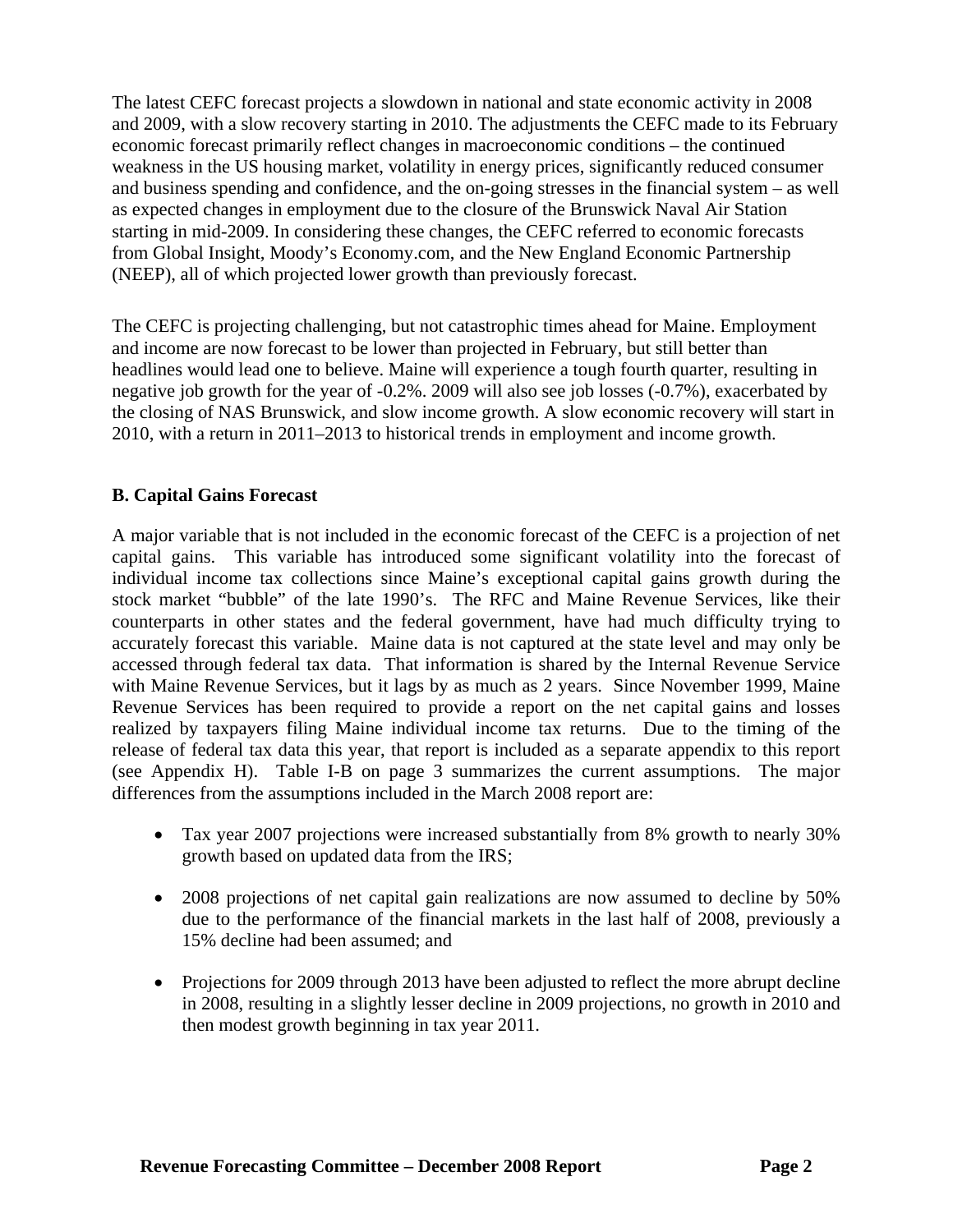| <b>Tax</b><br>Year | <b>Capital</b><br>Gains<br><b>Realizations</b><br>(\$ Millions) | <b>Capital</b><br>Gains<br><b>Realizations</b><br><u>Annual %</u><br><b>Change</b> | <b>Capital</b><br><b>Gains Tax</b><br><b>Liability</b><br>(\$ Millions) | <b>Capital</b><br><b>Gains Tax</b><br><b>Liability</b><br><u>Annual %</u><br><b>Change</b> | <b>Capital</b><br>Gains % of<br><b>Resident</b><br><b>Tax</b><br><b>Liability</b> |
|--------------------|-----------------------------------------------------------------|------------------------------------------------------------------------------------|-------------------------------------------------------------------------|--------------------------------------------------------------------------------------------|-----------------------------------------------------------------------------------|
| 1995               | \$551.7                                                         |                                                                                    | \$38.3                                                                  |                                                                                            | 6.2%                                                                              |
| 1996               | \$799.7                                                         | 45.0%                                                                              | \$57.3                                                                  | 49.6%                                                                                      | 8.4%                                                                              |
| 1997               | \$1,218.7                                                       | 52.4%                                                                              | \$104.5                                                                 | 82.4%                                                                                      | 13.6%                                                                             |
| 1998               | \$1,551.0                                                       | 27.3%                                                                              | \$120.0                                                                 | 14.8%                                                                                      | 13.9%                                                                             |
| 1999               | \$1,867.2                                                       | 20.4%                                                                              | \$141.7                                                                 | 18.1%                                                                                      | 15.5%                                                                             |
| 2000               | \$2,360.4                                                       | 26.4%                                                                              | \$179.6                                                                 | 26.7%                                                                                      | 17.3%                                                                             |
| 2001               | \$1,079.3                                                       | $-54.3%$                                                                           | \$74.1                                                                  | $-58.7%$                                                                                   | 7.6%                                                                              |
| 2002               | \$908.8                                                         | $-15.8%$                                                                           | \$59.1                                                                  | $-20.3%$                                                                                   | 6.1%                                                                              |
| 2003               | \$1,069.4                                                       | 17.7%                                                                              | \$69.4                                                                  | 17.4%                                                                                      | 6.8%                                                                              |
| 2004               | \$1,526.9                                                       | 42.8%                                                                              | \$104.9                                                                 | 51.2%                                                                                      | 9.2%                                                                              |
| 2005               | \$1,960.3                                                       | 28.4%                                                                              | \$137.0                                                                 | 30.6%                                                                                      | 11.3%                                                                             |
| 2006*              | \$2,266.9                                                       | 15.6%                                                                              | \$159.9                                                                 | 16.7%                                                                                      | 12.4%                                                                             |
| 2007*              | \$2,945.5                                                       | 29.9%                                                                              | \$215.1                                                                 | 34.6%                                                                                      | 15.5%                                                                             |
| 2008*              | \$1,473.1                                                       | $-50.0\%$                                                                          | \$98.8                                                                  | $-54.1%$                                                                                   | 7.5%                                                                              |
| 2009*              | \$1,325.7                                                       | $-10.0\%$                                                                          | \$87.4                                                                  | $-11.6%$                                                                                   | 6.6%                                                                              |
| $2010*$            | \$1,325.8                                                       | 0.0%                                                                               | \$86.4                                                                  | $-1.1%$                                                                                    | 6.3%                                                                              |
| 2011*              | \$1,378.6                                                       | 4.0%                                                                               | \$92.1                                                                  | 6.6%                                                                                       | 6.5%                                                                              |
| 2012*              | \$1,437.7                                                       | 4.3%                                                                               | \$96.7                                                                  | 5.0%                                                                                       | 6.6%                                                                              |
| 2013*              | \$1,499.5                                                       | 4.3%                                                                               | \$100.6                                                                 | 4.0%                                                                                       | 6.6%                                                                              |

**Table I-B Maine Resident - Net Capital Gains** 

\* Represents Projections

#### **C. Corporate Profits**

Corporate profitability is a major variable of the tax models that drives the corporate income tax forecast. As with capital gains, this variable is not part of the CEFC economic forecast. The RFC used Global Insight's November 2008 forecast of pre-tax corporate profits. Table I-C on the next page presents a comparison of Global Insight's forecasts used in the March 2008 forecast and the current national forecast, which calls for a 13.9 decrease in calendar year 2008, then a moderate increase in profitability in calendar year 2009 (2.9%), a stronger rebound in 2010 and a modest increase in 2011. The dominant taxpayers in Maine's corporate income tax liability mix have shifted to national retailers and energy companies. As a result, Maine is insulated from significant regional variances in corporate profitability as a result of Maine's method of corporate income taxation. For national companies operating in Maine, the amount of corporate income tax due to Maine is calculated by apportioning total profits earned in the continental United States by the amount of business that they conduct in Maine based on sales.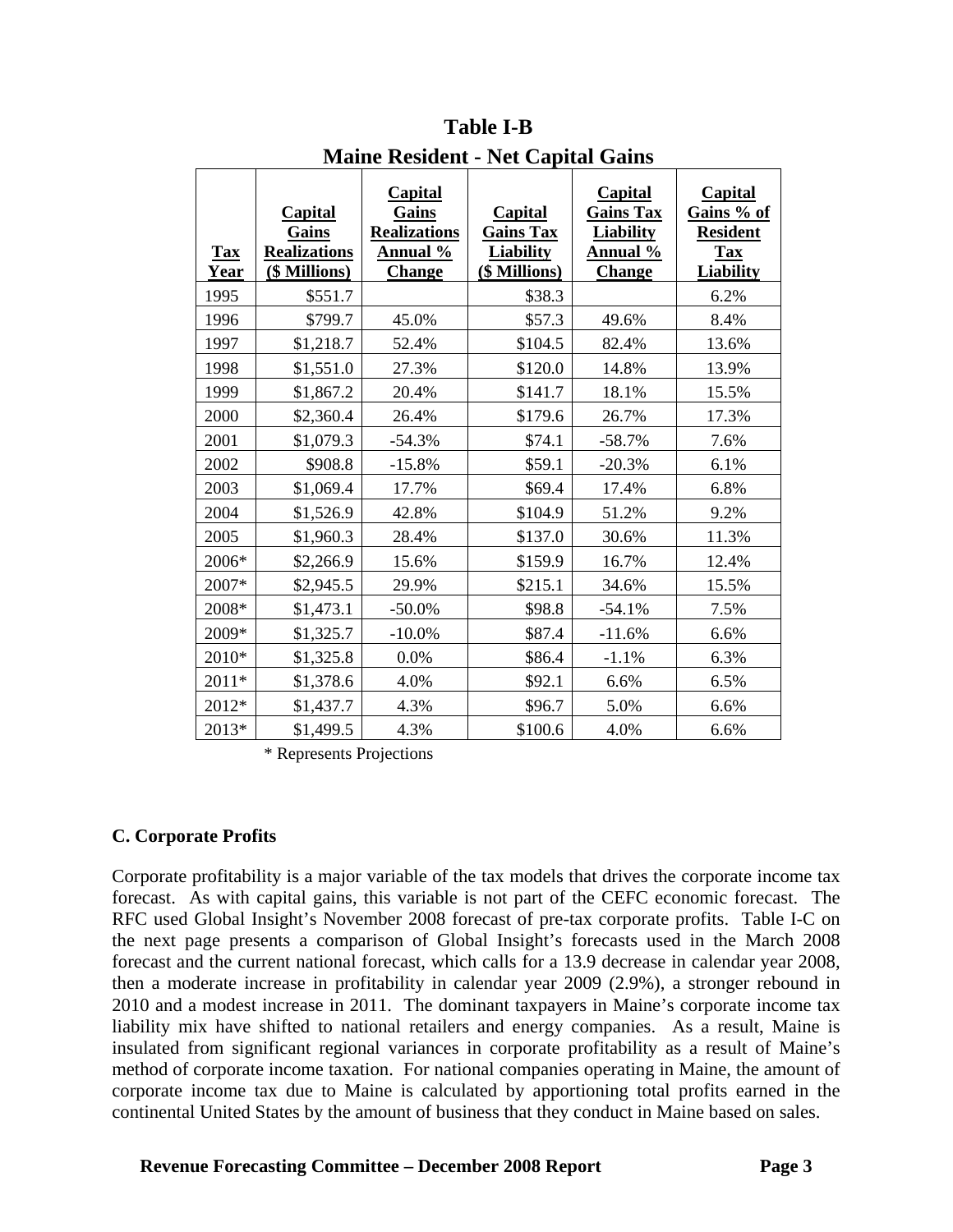| ravic 1-C                                                 |       |            |           |       |          |      |  |  |  |
|-----------------------------------------------------------|-------|------------|-----------|-------|----------|------|--|--|--|
| <b>Corporate Profit Growth (Percentage Annual Change)</b> |       |            |           |       |          |      |  |  |  |
|                                                           | 2006  | 2007       | 2008      | 2009  | 2010     | 2011 |  |  |  |
| March 2008 Forecast                                       |       | 14.3% 4.2% | $-14.8\%$ | 20.9% | $-0.1\%$ | 0.7% |  |  |  |
| December 2008 Forecast                                    | 15.6% | 0.7%       | $-13.9\%$ | 2.9%  | $97\%$   | 1.3% |  |  |  |

**Table I-C** 

#### **D. Oil Prices**

Recent experience in Maine's sales tax collections seems to demonstrate a substantial effect from variations in oil prices, which is most noticeable during the winter months. Sales tax collections dropped below budgeted projections at about the same time as energy prices began their steep ascent in the spring of 2005. Maine Revenue Services has added this variable to the sales and excise tax model so that the model might better capture the effect that oil and fuel price changes have on taxable sales and fuel purchases. Relying on Global Insights' November 2008 US economic forecast, the RFC used the assumption that oil prices, which are currently in the \$60 per barrel range and have spiked above the \$140 per barrel mark, will average out to \$101.36 for calendar year 2008. The assumption is that oil prices will remain in the \$60 per barrel range through 2010. This is roughly \$15 per barrel lower than the March 2008 forecast's assumptions. The difference between this forecast and the March 2008 forecast is an increase in calendar year 2008 and a 2009 average that is roughly \$22 per barrel lower.

| <b>Table I-D</b>                                                     |         |         |          |         |         |         |  |  |  |
|----------------------------------------------------------------------|---------|---------|----------|---------|---------|---------|--|--|--|
| <b>Oil Price Assumptions</b>                                         |         |         |          |         |         |         |  |  |  |
| (West Texas Intermediate - Price per barrel - Calendar Year Average) |         |         |          |         |         |         |  |  |  |
|                                                                      | 2006    | 2007    | 2008     | 2009    | 2010    | 2011    |  |  |  |
| March 2008 Forecast                                                  | \$66.12 | \$72.18 | \$78.53  | \$74.33 | \$74.02 | \$73.42 |  |  |  |
| December 2008 Forecast                                               | \$66.12 | \$72.18 | \$101.36 | \$52.75 | \$63.25 | \$80.38 |  |  |  |

#### **E. Legislative Changes**

The RFC bases the revenue forecast on current law. This forecast now incorporates all legislative changes through the  $123<sup>rd</sup>$  Legislature's  $2<sup>nd</sup>$  Regular and  $1<sup>st</sup>$  Special Sessions that were held from January 2008 to April 2008. The repeal by the People's Veto of certain tax and revenue provisions to support the Dirigo Health program enacted by PL 2007, c. 629 has also been factored into this forecast. Table I-E on following page summarizing the effect of legislation enacted during the 2008 sessions excludes the additional General Fund revenue generated by PL 2007 c. 629. In the December 2007 and March 2008 reports, a revenue transfer provision affecting the Fund for a Healthy Maine enacted during the 1<sup>st</sup> Regular Session in 2007 was not factored into the tables summarizing Fund for a Healthy Maine revenue. That oversight is corrected in this report.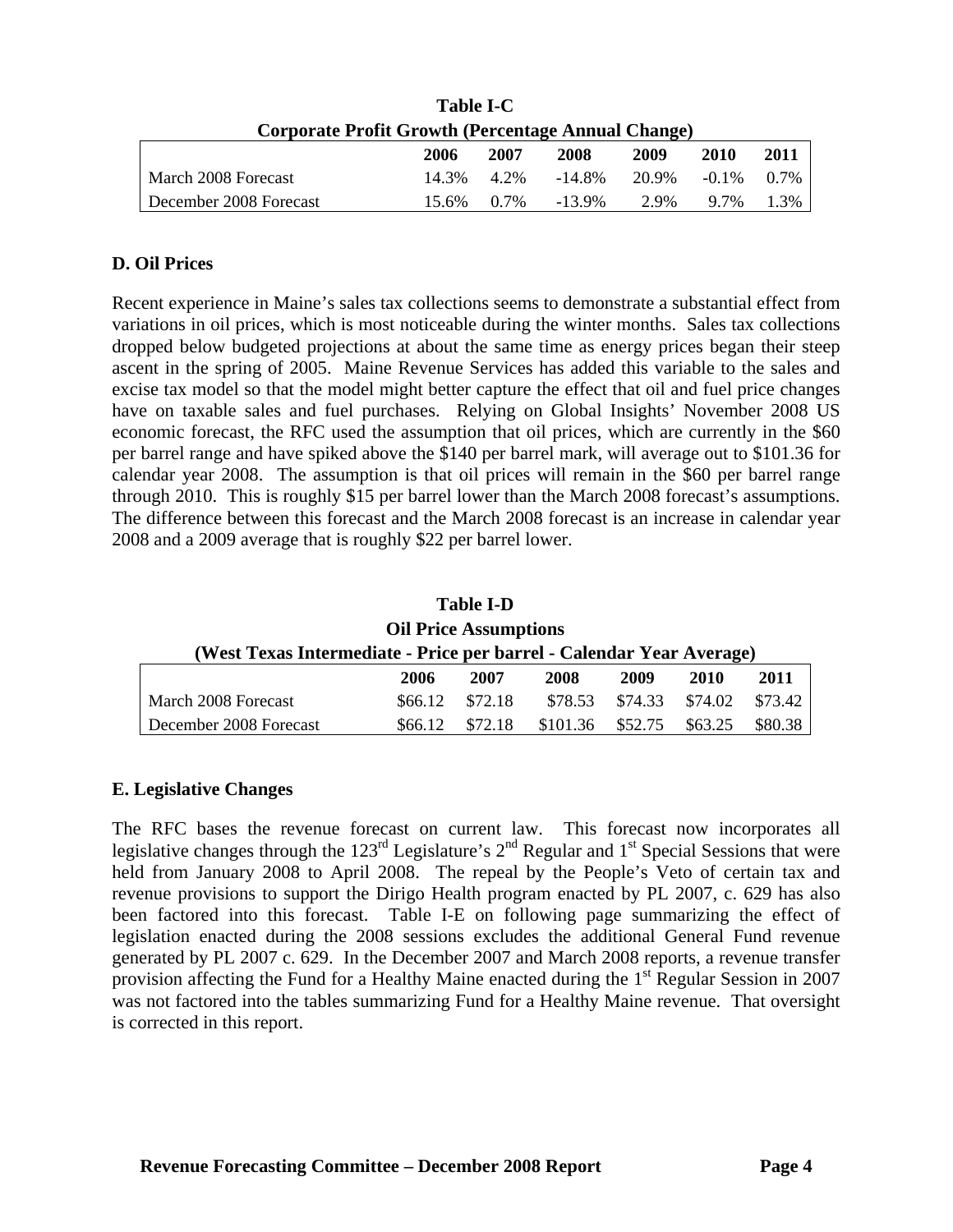# **Table I-E**

| <b>Summary of Legislative Changes</b>                   |
|---------------------------------------------------------|
| 123rd Legislature, 2nd Regular and 1st Special Sessions |
| $\Gamma$ <sub>anana</sub> l Eural                       |

| UUNLAI TUNU                          |               |                     |                  |                |  |  |  |  |
|--------------------------------------|---------------|---------------------|------------------|----------------|--|--|--|--|
|                                      | <b>FY08</b>   | <b>FY09</b>         | <b>FY10</b>      | <b>FY11</b>    |  |  |  |  |
| <b>Sales Tax</b>                     | (\$176,600)   | \$270,793           | \$391,027        | \$405,430      |  |  |  |  |
| <b>Individual Income</b>             | $(\$484,904)$ | \$2,874,506         | \$2,835,459      | \$1,826,865    |  |  |  |  |
| <b>Corporate Income</b>              | \$0           | \$7,824,770         | \$1,454,901      | \$2,009,113    |  |  |  |  |
| <b>Cigarette Tax</b>                 | \$0           | \$0                 | \$21,906         | \$22,344       |  |  |  |  |
| Prop. Tax - UT                       | \$0           | (\$124, 137)        | (\$132, 127)     | (\$136,068)    |  |  |  |  |
| <b>Investment Earnings</b>           | (\$1,370)     | \$820,000           | \$1,000,000      | \$1,000,000    |  |  |  |  |
| <b>Revenue Sharing</b>               | \$33,737      | $(\$559,472)$       | $(\$243,432)$    | $(\$220,554)$  |  |  |  |  |
| <b>Lottery Transfer</b>              | \$320,000     | \$2,215,000         | \$2,200,000      | \$2,200,000    |  |  |  |  |
| <b>Other Revenue</b>                 | \$115         | \$13,434,447        | (\$1,758,971)    | (\$1,020,038)  |  |  |  |  |
| <b>Totals</b>                        | $(\$309,022)$ | \$26,755,907        | \$5,768,763      | \$6,087,092    |  |  |  |  |
|                                      |               | <b>Highway Fund</b> |                  |                |  |  |  |  |
|                                      | <b>FY08</b>   | <b>FY09</b>         | <b>FY10</b>      | <b>FY11</b>    |  |  |  |  |
| <b>Fuel Taxes</b>                    | \$0           | $(\$20,875)$        | (\$18,834,462)   | (\$19,085,759) |  |  |  |  |
| <b>Motor Vehicle Reg. &amp; Fees</b> | \$0           | \$13,179,050        | \$15,776,450     | \$15,766,950   |  |  |  |  |
| <b>Fines</b>                         | $(\$1,000)$   | \$0                 | \$0              | \$0            |  |  |  |  |
| <b>Other Revenue</b>                 | \$0           | (\$108,083)         | (\$15,676,283)   | (\$15,676,783) |  |  |  |  |
| <b>Totals</b>                        | $(\$1,000)$   | \$13,050,092        | $(\$18,734,295)$ | (\$18,995,592) |  |  |  |  |

#### **II. OVERVIEW OF REVENUE PROJECTIONS**

This section provides a summary of the revenue projections in this forecast. These summaries are supplemented by additional detail in 4 corresponding appendices, which provide descriptions of the major revenue categories. Appendix G contains the materials presented by Maine Revenue Services on November  $21<sup>st</sup>$  to support the forecast recommendations for the major tax categories.

#### **A. General Fund**

As expected, increasing recognition that the national economy is in worse shape than assumed by the previous (March 2008) revenue forecast has meant sizeable reductions in most of the major tax lines. With tightened credit markets, increased unemployment and the plunge in the stock market, consumer confidence has eroded and spending has dropped. Although lower fuel prices and any additional federal economic stimulus initiatives should help disposable income, the severity of the economic decline has required further revenue reductions. The effect is particularly acute in the short-term as the new forecast for FY09 for total General Fund Revenue represents a 4.3% decline from FY08 levels and then only modest growth for the next two years, 0.5% and 1.6% respectively. The FY09 decline is driven primarily by Corporate and Individual

**Revenue Forecasting Committee – December 2008 Report Page 5**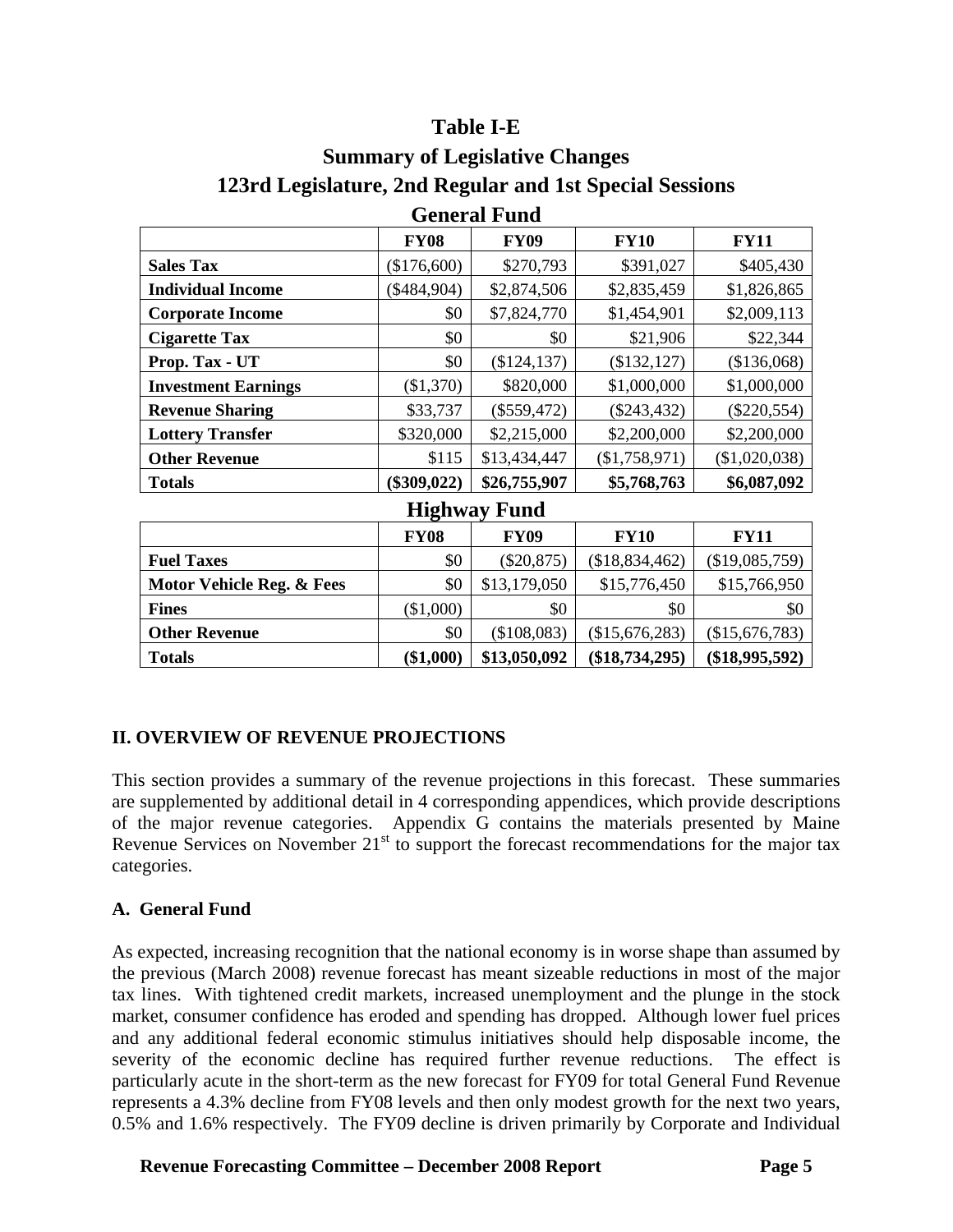Income Taxes and Estate Tax. In addition, tax lines associated with consumption, such as the sales tax and cigarette excise tax, are now projected to be lower in FY09 by \$23.8 million and in the 2010-2011 biennium by \$85.1 million.

|                                              | <b>FY08</b><br><b>Actual</b> | <b>FY09</b>      | <b>FY10</b>         | <b>FY11</b>                                                   | <b>FY12</b>     | <b>FY13</b>     |
|----------------------------------------------|------------------------------|------------------|---------------------|---------------------------------------------------------------|-----------------|-----------------|
| <b>Current Forecast</b>                      | \$3,087,818,992              | \$3,095,374,998  | \$3,146,183,758     | \$3,168,987,904                                               |                 |                 |
| Annual % Growth                              | 2.3%                         | 0.2%             | 1.6%                | 2.4%                                                          |                 |                 |
| Net Increase (Decrease)                      |                              | (\$140,340,829)  | (\$177, 152, 264)   | (\$152,711,369)                                               |                 |                 |
| <b>Revised Forecast</b>                      | \$3,087,818,992              | \$2,955,034,169  | \$2,969,031,494     | \$3,016,276,535                                               | \$3,107,064,427 | \$3,190,005,450 |
| Annual % Growth                              | 2.3%                         | $-4.3%$          | 0.5%                | 1.6%                                                          | 3.0%            | 2.7%            |
|                                              |                              |                  |                     | <b>Summary of Revenue Revisions by Major Revenue Category</b> |                 |                 |
| Sales and Use Tax                            |                              | $(\$20,306,608)$ | $(\$37,365,436)$    | $(\$39,870,977)$                                              |                 |                 |
| Service Provider Tax                         |                              | \$0              | \$0                 | \$0                                                           |                 |                 |
| Individual Income Tax                        |                              | $(\$76,441,151)$ | $(\$74,400,740)$    | $(\$66,822,641)$                                              |                 |                 |
| Corporate Income Tax                         |                              | $(\$28,090,000)$ | $(\$29,860,000)$    | $(\$24,586,103)$                                              |                 |                 |
| Cigarette and Tobacco Tax                    |                              | $(\$3,459,658)$  | $(\$3,974,048)$     | $(\$3,916,438)$                                               |                 |                 |
| <b>Public Utilities Tax</b>                  |                              | \$1,145,602      | \$0                 | \$0                                                           |                 |                 |
| <b>Insurance Companies Tax</b>               |                              | $(\$5,190,769)$  | $(\$5,609,734)$     | $(\$6,031,464)$                                               |                 |                 |
| <b>Estate Tax</b>                            |                              | (\$14,236,055)   | (\$17,038,096)      | (\$1,455,740)                                                 |                 |                 |
| Prop. Tax - Unorganized Territory            |                              | \$740,341        | \$648,122           | \$454,783                                                     |                 |                 |
| Income from Investments                      |                              | \$3,618,740      | (\$1,974,593)       | (\$1,857,990)                                                 |                 |                 |
| Transfer to Municipal Rev. Sharing           |                              | \$6,366,727      | \$7,364,561         | \$6,826,546                                                   |                 |                 |
| <b>Transfer from Lottery Commission</b>      |                              | $(\$500,000)$    | (\$500,000)         | (\$500,000)                                                   |                 |                 |
| <b>Other Revenues</b>                        |                              | $(\$3,987,998)$  | (\$14,442,300)      | (\$14,951,345)                                                |                 |                 |
| <b>Total Revisions - Increase (Decrease)</b> |                              | (\$140,340,829)  | $(\$177, 152, 264)$ | $(\$152,711,369)$                                             |                 |                 |

**Table II-A - General Fund Summary** 

Individual Income Tax is reduced by \$76.4 million in FY09 and by \$141.2 million over the 2010-2011 biennium. A reduction in assumed capital gains tax liability is a major factor that adds to the negative impact in this category from other economic parameters, particularly lower personal income, fed through the tax model.

The slowing national economy is expected to reduce estimates of corporate income tax receipts by \$28.1 million in FY09 and by \$54.4 million in the 2010-2011 biennium.

Because of reduced home sales, the RFC projects a reduction in the Real Estate Transfer Tax of just under \$1 million in FY09 and \$4.0 million in the 2010-11 biennium.

The Estate Tax is reduced by \$14.2 million in FY09 and by \$17.0 million in FY10. FY11 is reduced by much less, \$1.5 million, because the Estate Tax will be fazed out completely by the end of that year.

Insurance Companies Tax is reduced by \$5.2 million in FY09 and by \$11.6 in the 2010-2011 biennium.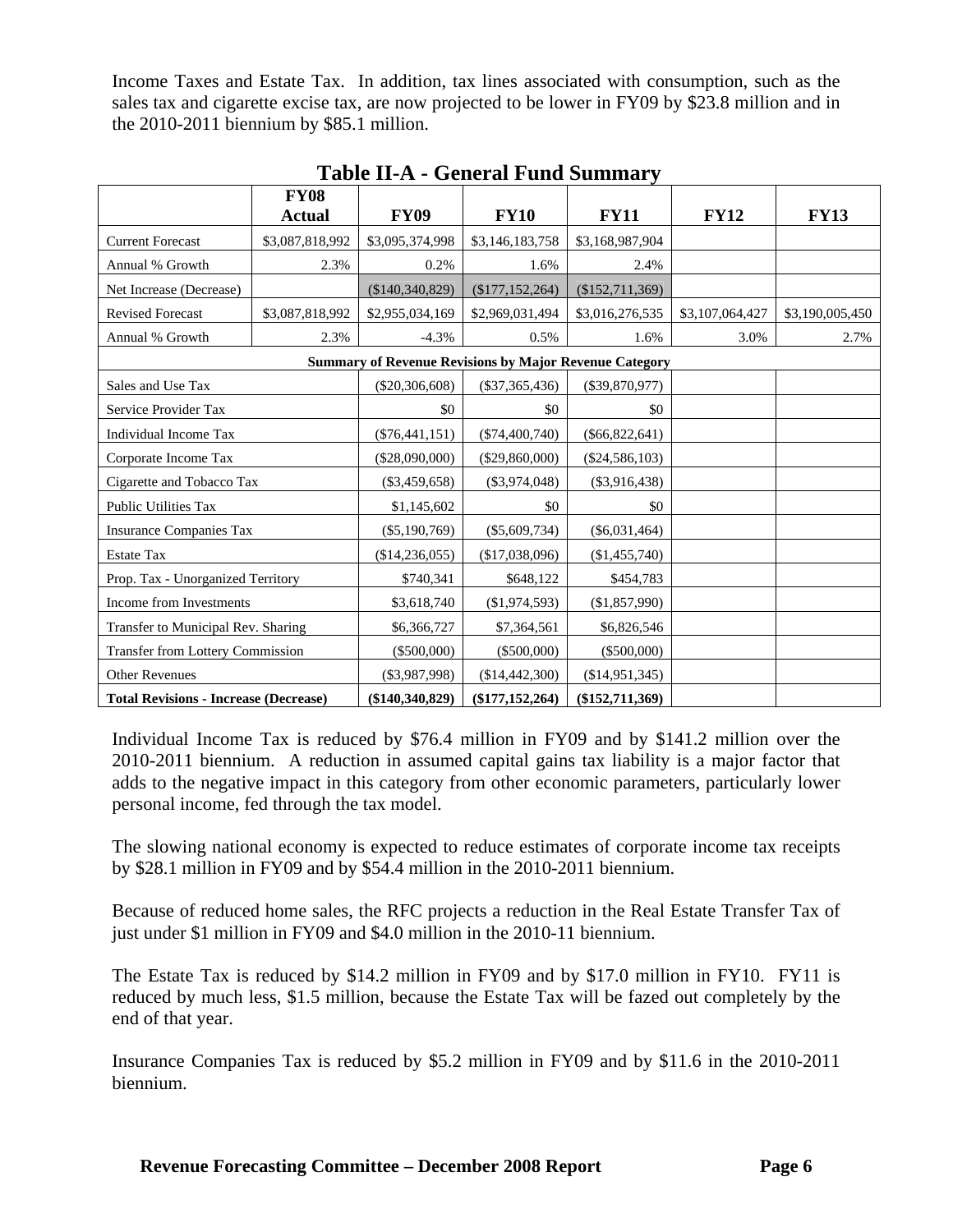Parimutuel and Gaming Revenue, revenue from the "Racino", is reduced by \$3.6 million in FY09 and by \$9.2 million in the 2010-2011 biennium.

Unclaimed Property Transfers are reduced by \$7.1 million in FY09 and by \$10.6 million in the 2010-2011 biennium. This arises from assumptions that the value of sold equities will be lower than previously expected and that less property may go unclaimed.

Appendix A provides additional explanations and detail of the General Fund revenue changes recommended in this forecast.

#### **B. Highway Fund**

Highway Fund revenues are projected lower by \$8.4 million in FY09 and \$11.2 million in the 2010-2011 biennium. High oil prices, which spiked over the summer, have lowered Fuel Taxes revenue by decreasing demand for gasoline. Despite the recent sharp decline in fuel prices, the demand is not expected to rise quickly because of the distressed economy. As the economy improves demand should pick up through FY10 until fuel prices eventually rise again. The gasoline tax, like other consumption taxes, is the most severely affected, while diesel fuel consumption seems to be less affected by consumer decisions.

|                                              | Table II D Thighway I and Dummary |                 |                 |                                                               |               |               |  |  |  |  |
|----------------------------------------------|-----------------------------------|-----------------|-----------------|---------------------------------------------------------------|---------------|---------------|--|--|--|--|
|                                              | <b>FY08</b><br><b>Actual</b>      | <b>FY09</b>     | <b>FY10</b>     | <b>FY11</b>                                                   | <b>FY12</b>   | <b>FY13</b>   |  |  |  |  |
| <b>Current Forecast</b>                      | \$328,136,579                     | \$350,242,726   | \$328,233,831   | \$331,962,554                                                 |               |               |  |  |  |  |
| Annual % Growth                              | $-0.8\%$                          | 6.7%            | $-6.3\%$        | 1.1%                                                          |               |               |  |  |  |  |
| Net Increase (Decrease)                      | \$0                               | $(\$8,384,119)$ | $(\$5,552,253)$ | $(\$5,696,819)$                                               |               |               |  |  |  |  |
| <b>Revised Forecast</b>                      | \$328,136,579                     | \$341,858,607   | \$322,681,578   | \$326,265,735                                                 | \$328,629,895 | \$331,798,186 |  |  |  |  |
| Annual % Growth                              | $-0.8\%$                          | 4.2%            | $-5.6\%$        | 1.1%                                                          | 0.7%          | 1.0%          |  |  |  |  |
|                                              |                                   |                 |                 | <b>Summary of Revenue Revisions by Major Revenue Category</b> |               |               |  |  |  |  |
| <b>Fuel Taxes</b>                            |                                   | $(\$4,405,842)$ | \$406,187       | (\$1,430,380)                                                 |               |               |  |  |  |  |
| Motor Vehicle Registration & Fees            |                                   | $(\$3,123,001)$ | $(\$5,620,366)$ | $(\$4,170,838)$                                               |               |               |  |  |  |  |
| <b>Inspection Fees</b>                       |                                   | $(\$258,109)$   | (\$102,964)     | (\$108,849)                                                   |               |               |  |  |  |  |
| Fines, Forfeits and Penalties                | \$0                               | \$0             | \$0             |                                                               |               |               |  |  |  |  |
| Income from Investments                      | $(\$596,228)$                     | $(\$733,354)$   | $(\$615,287)$   |                                                               |               |               |  |  |  |  |
| <b>Other Revenues</b>                        | $(\$939)$                         | \$498,244       | \$628,535       |                                                               |               |               |  |  |  |  |
| <b>Total Revisions - Increase (Decrease)</b> |                                   | $(\$8,384,119)$ | $(\$5,552,253)$ | $(\$5,696,819)$                                               |               |               |  |  |  |  |

**Table II-B - Highway Fund Summary** 

The RFC has also lowered revenue estimates for motor vehicle registration fees and title fees necessitated by reduced assumptions for auto sales. Some of this is not consumption-driven and is related to competition for long-term trailer registrations.

Reduced Highway Fund balances and lower earnings rates in the Treasurer's Cash Pool also contribute to lower revenues.

See Appendix B for additional detail of the Highway Fund revenue changes recommended in the table on the previous page.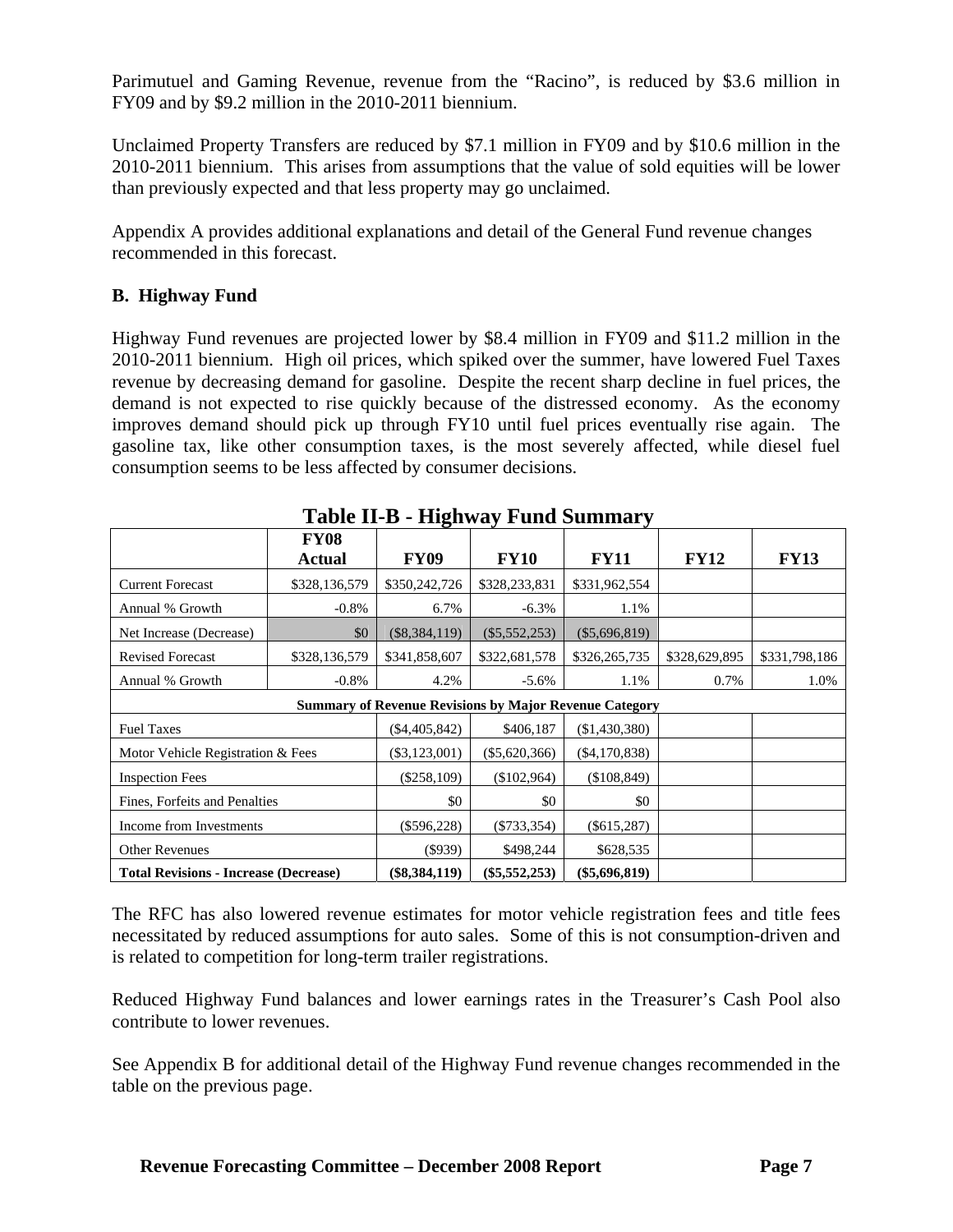#### **C. Fund for a Healthy Maine (FHM)**

The Fund for a Healthy Maine (FHM) revenue forecast is revised downward to reflect lowered assumptions for slot machine revenue and an increased lag time for recovery of disputed tobacco settlement payments currently in legal proceedings. See Appendix C for the additional explanations of the changes summarized below.

|                                              | <b>FY08 Actual</b>                                            | <b>FY09</b>     | <b>FY10</b>     | <b>FY11</b>     | <b>FY12</b>  | <b>FY13</b>  |
|----------------------------------------------|---------------------------------------------------------------|-----------------|-----------------|-----------------|--------------|--------------|
| <b>Current Forecast</b>                      | \$62,044,739                                                  | \$65,614,578    | \$70,462,845    | \$69,510,670    |              |              |
| Annual % Growth                              | 21.8%                                                         | 5.8%            | 7.4%            | $-1.4%$         |              |              |
| Net Increase (Decrease)                      |                                                               | (\$1,228,388)   | $(\$6,702,060)$ | $(\$5,031,855)$ |              |              |
| <b>Revised Forecast</b>                      | \$62,044,739                                                  | \$64,386,190    | \$63,760,785    | \$64,478,815    | \$70,939,420 | \$71,202,694 |
| Annual % Growth                              | 21.8%                                                         | 3.8%            | $-1.0\%$        | 1.1%            | 10.0%        | 0.4%         |
|                                              | <b>Summary of Revenue Revisions by Major Revenue Category</b> |                 |                 |                 |              |              |
| <b>Base Payments</b>                         |                                                               | \$440,982       | $(\$4,617,183)$ | $(\$2,862,514)$ |              |              |
| Racino Revenue                               | (\$1,633,303)                                                 | (\$2,068,988)   | $(\$2,162,430)$ |                 |              |              |
| Income from Investments                      | $(\$36,067)$                                                  | (\$15,889)      | $(\$6,911)$     |                 |              |              |
| <b>Total Revisions - Increase (Decrease)</b> | (\$1,228,388)                                                 | $(\$6,702,060)$ | $(\$5,031,855)$ |                 |              |              |

**Table II-C - Fund for a Healthy Maine Summary** 

#### **D. MaineCare Dedicated Revenue Taxes**

Medicaid/MaineCare Dedicated Revenue Taxes are revised downward in FY09 by \$.36 million and upward by \$.72 million for the 2010-2011 biennium. The adjustments are based on updated trends indicating a drop in the Nursing Facility Tax offset by increases in the Hospital Tax and Service Provider Tax.

|                                                               | <b>FY08 Actual</b> | <b>FY09</b>   | <b>FY10</b>     | <b>FY11</b>     | <b>FY12</b>   | <b>FY13</b>   |
|---------------------------------------------------------------|--------------------|---------------|-----------------|-----------------|---------------|---------------|
| <b>Current Forecast</b>                                       | \$130,173,249      | \$141,414,054 | \$142,385,798   | \$144,241,149   |               |               |
| Annual % Growth                                               | 3.6%               | 8.6%          | 0.7%            | 1.3%            |               |               |
| Net Increase (Decrease)                                       |                    | $(\$356,755)$ | \$402,580       | \$321,586       |               |               |
| <b>Revised Forecast</b>                                       | \$130,173,249      | \$141,057,299 | \$142,788,378   | \$144,562,735   | \$146,381,450 | \$148,245,634 |
| Annual % Growth                                               | 3.6%               | 8.4%          | 1.2%            | 1.2%            | 1.3%          | 1.3%          |
| <b>Summary of Revenue Revisions by Major Revenue Category</b> |                    |               |                 |                 |               |               |
| Nursing Facility Tax                                          |                    | (\$1,993,113) | $(\$2,092,525)$ | $(\$2,194,421)$ |               |               |
| <b>Residential Treatment Facilities Tax</b>                   |                    | \$154,457     | \$152,858       | \$151,219       |               |               |
| Hospital Tax *                                                |                    | \$100,047     | \$938,402       | \$938,402       |               |               |
| Service Provider Tax (PNMIs)                                  |                    | \$1,381,854   | \$1,403,845     | \$1,426,386     |               |               |
| <b>Total Revisions - Increase (Decrease)</b>                  |                    | $(\$356,755)$ | \$402,580       | \$321,586       |               |               |

**Table II-D - Medicaid/MaineCare Dedicated Revenue Taxes Summary**